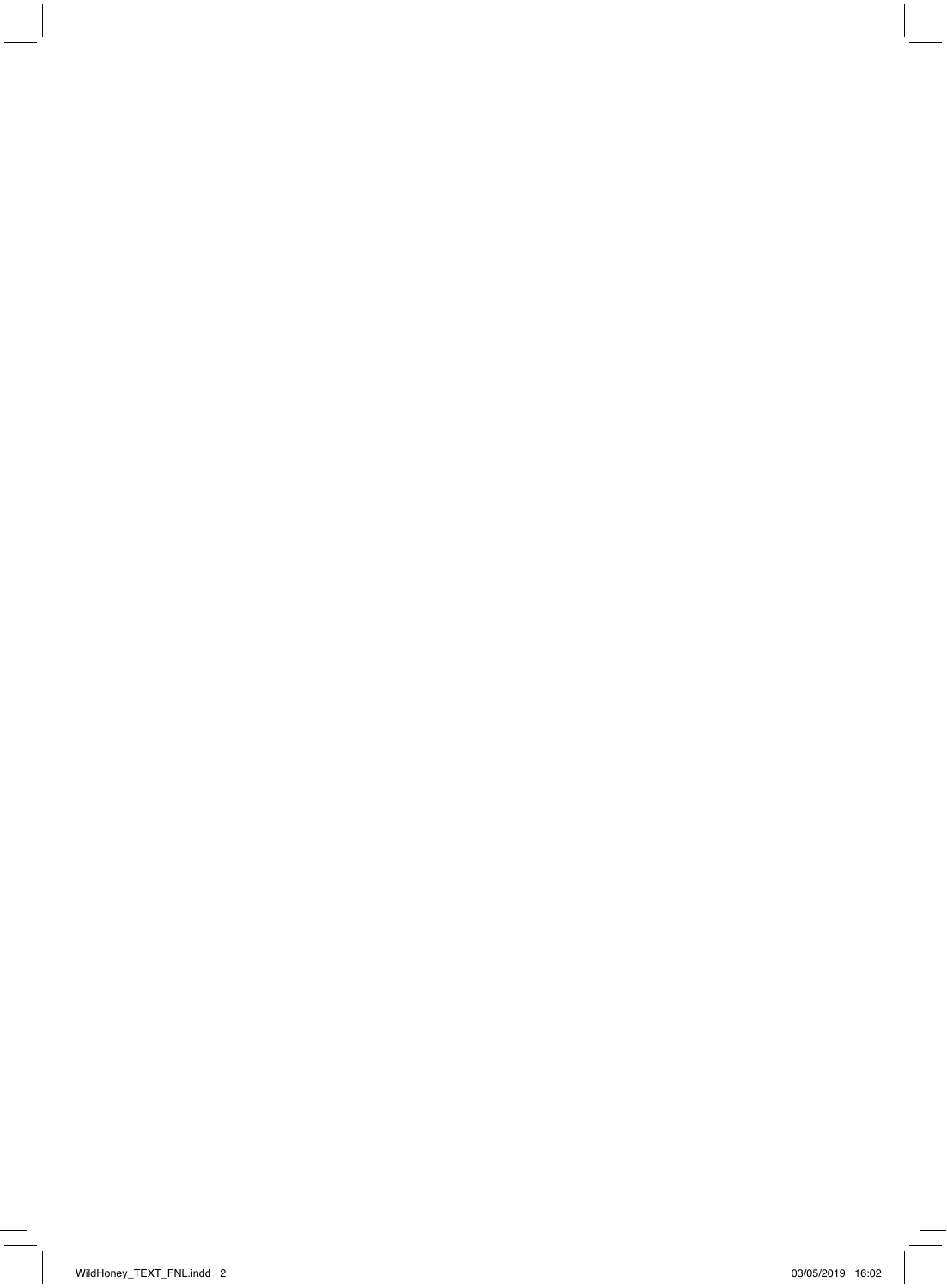

Paula<br>green

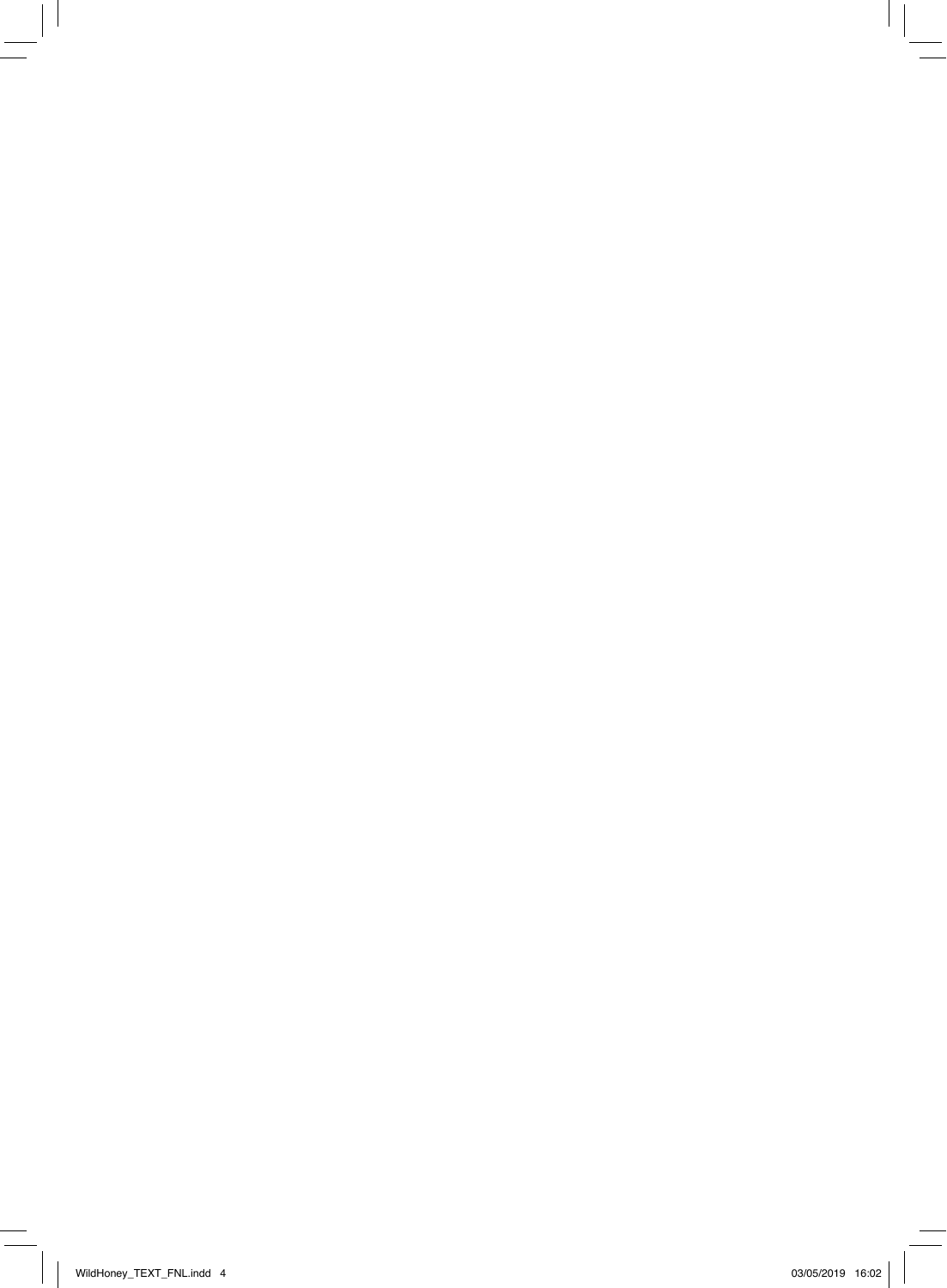*For Elizabeth Caffin, Michele Leggott, Tusiata Avia and Carole Beu*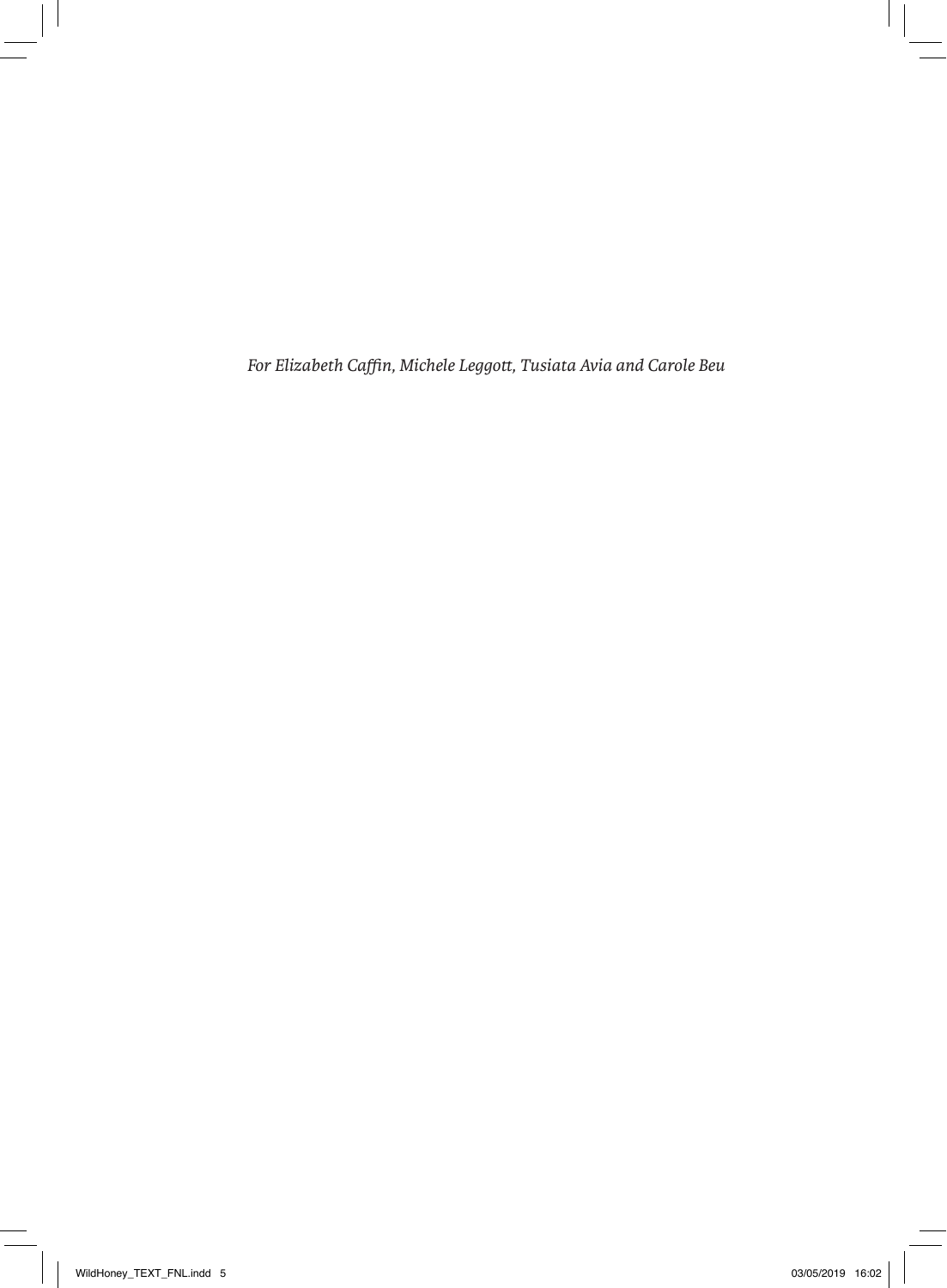*There is a lost matrix of women poets whose presence in our literature needs urgent reappraisal. How it was lost, and why, are absorbing questions; but more important still is the matter and nature of matrix, with its suggestions of support, nurture and numerousness.*  $-$  Michele Leggott<sup>1</sup>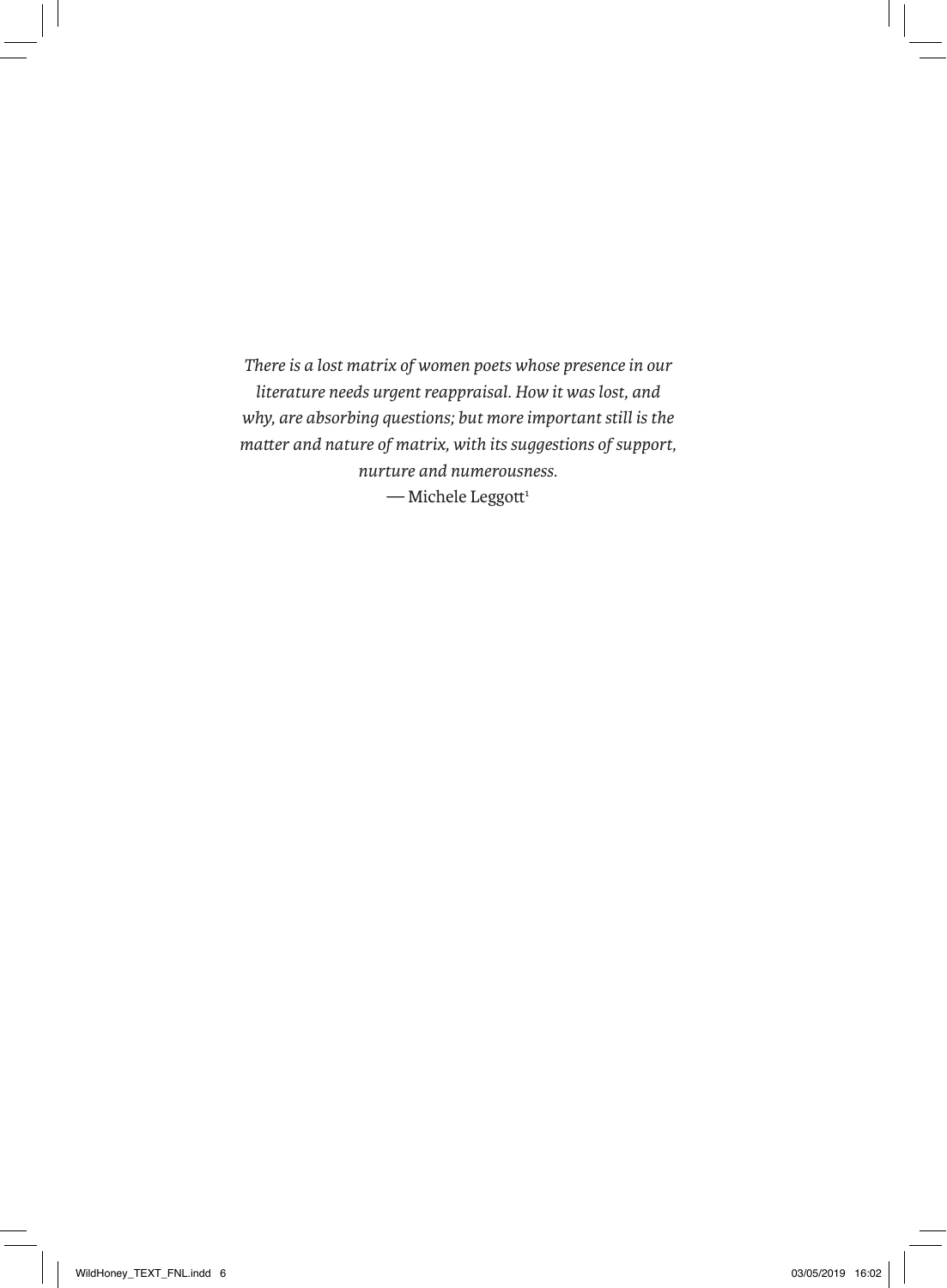## CONTENTS

## Introduction 9

THE FOUNDATION STONES Jessie Mackay 21 Blanche Baughan 41 Eileen Duggan 53

> THE HOUSE The study 68 The mirror 80 The hallway 111 The shoe closet 134 The kitchen 161 The lounge 177 The music room 189 The airing cupboard 213 The nursery 254 The hearth 285 The sickbed 307 The mantelpiece 330 The love nest 346

## THROUGH THE DOOR

The garden 364 The hammock 387 The countryside 410 The city 424 The sky 436

Afterword 460 Biographies 462 Notes 494 Bibliography 536 Acknowledgements 554 About the author 556 Index 557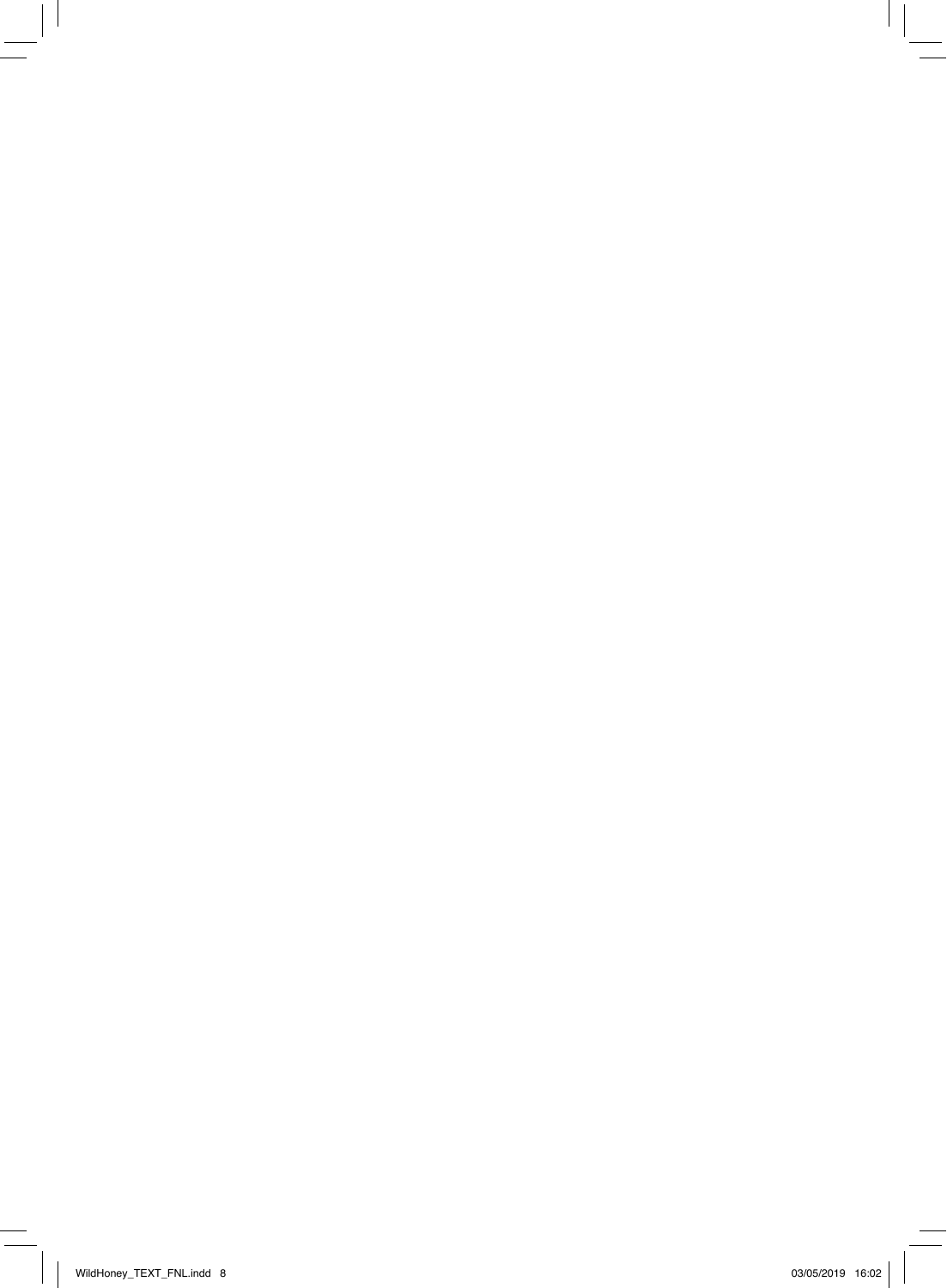Introduction.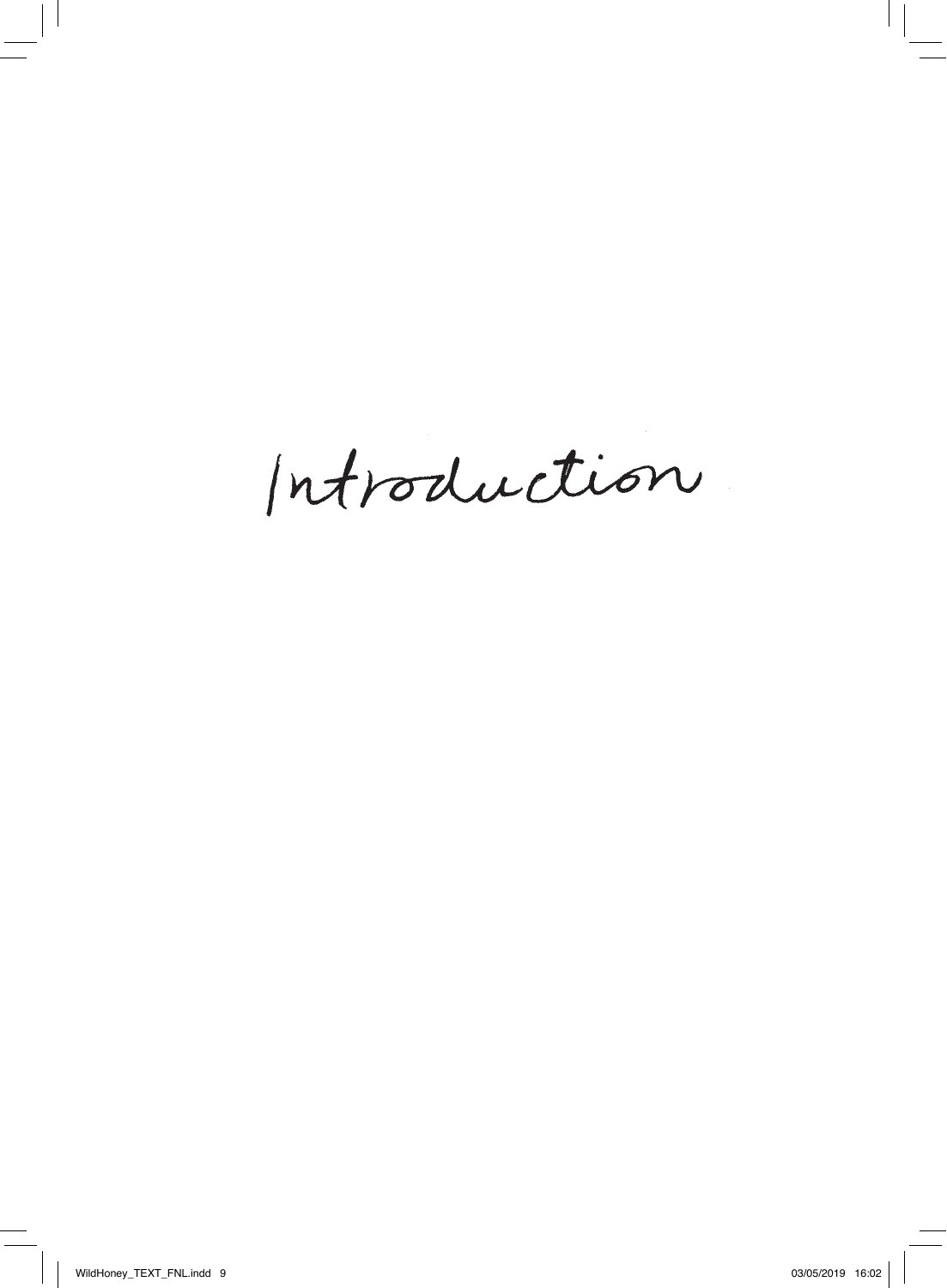## CALLING YOU HOME

This is not a house to be afraid in It is a house in which i will gather strength i will pull it to me wrap myself in it like armour like armour like love

Time travels quickly in this house Things go missing and only sometimes reappear

This is the house where we discover one another and ourselves The house where we turn from each other and turn back again

Here is a rotting bridge here a wall but here is a door and a place i call home

— Helen Rickerby1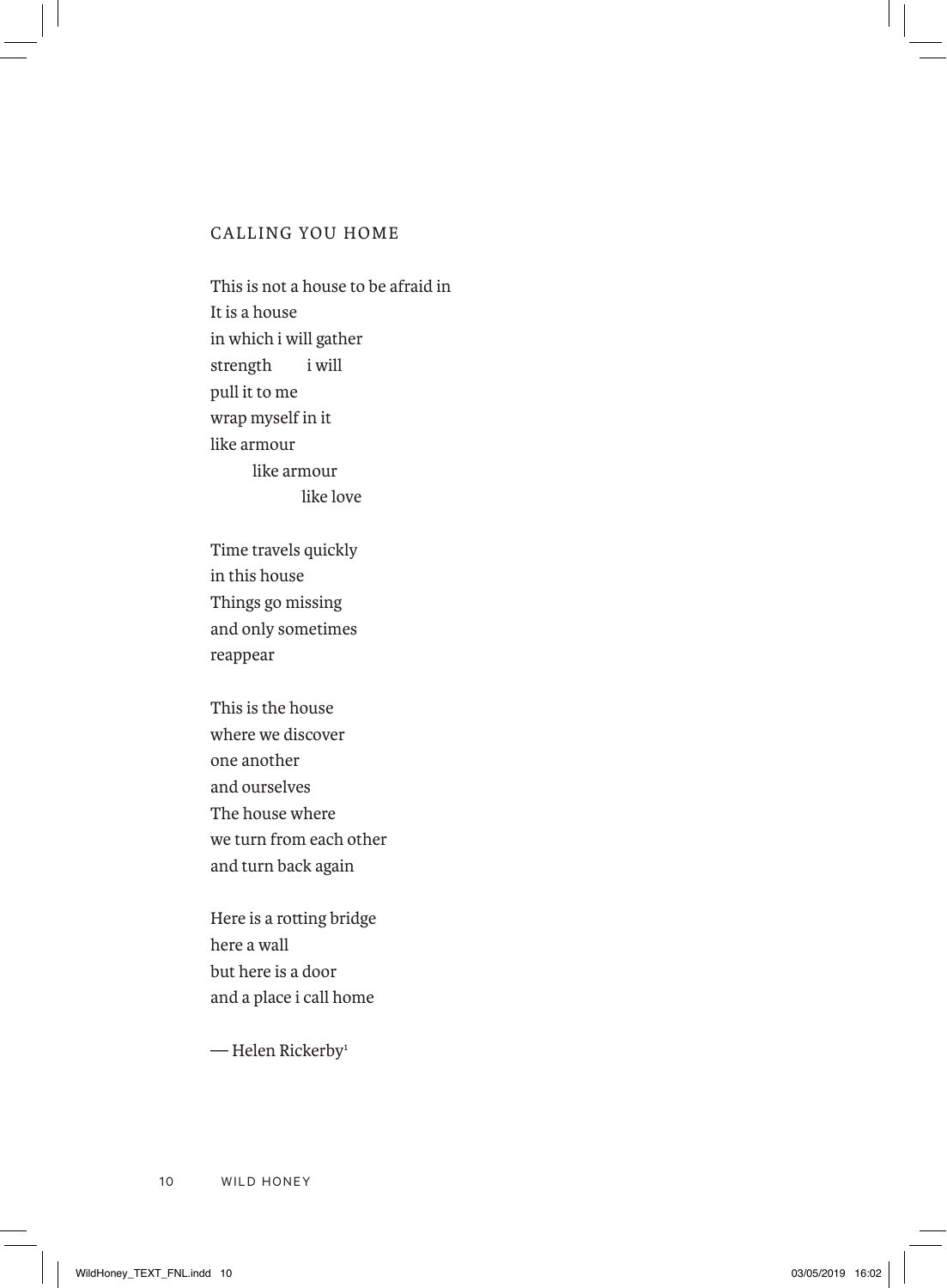F or the cover of *Wild Honey*, Sarah Laing painted a group of women poets sharing a picnic. On the front, Selina Tusitala Marsh lies daydreaming on the grass while Alison Wong talks with Ursula Bethell; Elizabeth Smither and Fleur Adcock are in conversation with Airini Beautrais; Jessie Mackay observes Blanche Baughan in company with Robin Hyde. On the back cover Tusiata Avia and Hinemoana Baker are conversing, Michele Leggott is with her guide dog. Anna Jackson is reading in a tree and Jenny Bornholdt is lost in thought. Above them a wild beehive hangs, the home of the bees that make the wild honey of the book's title.

The notion of the hive in relation to women writing poetry resonates on many levels. The hive is a container of dark and light, and of activities that are both in view and hidden from view. The transformation of nectar to honey is akin to the transformation of words into poetry; not necessarily sweet, not at all, but fluid and fluent, and highly textured.

The hive is also a house of endeavour: bees collect, build and transform. This book is about the endeavour of New Zealand women poets over one hundred and fifty years of published poetry. Some of these women have slipped from public view, and many were not paid the honour they were due in their lifetimes. The book is neither a formal history nor a theoretical overview of New Zealand women's poetry, but is instead a celebration and engagement with poems through my readings. In writing this book, I built a house. I moved through the rooms — collecting, building, recouping, revaluing — in order to travel through a broad range of published poetry. The doors and windows of the poetry house are wide open, because these are readings of discovery, making new connections between poets, poems and ideas.

When I entered each room, hand in hand with the poets, I wanted to challenge my senses, my expectations and, most importantly, the way I write about poetry. As I moved through the rooms, the themes accumulated: politics, poetics, the domestic, self, relations, illness, love, death, location, movement, impersonations, the maternal, home, voice. I then moved out of the house into the wide open air. Movement from the house into the garden, city and countryside is an essential part of my reading. I paused in the hammock to share books I have recently loved, to underline my life as an active poetry reader. I end with the sky and its infinite possibilities. Every room tested my preconceived notions, and I welcomed that.

This book is a creative assemblage. I linger over some poets, allowing room for biography and more in-depth readings, but also include cameo appearances. I devote the opening chapter, for example, to Jessie Mackay, the first New Zealand woman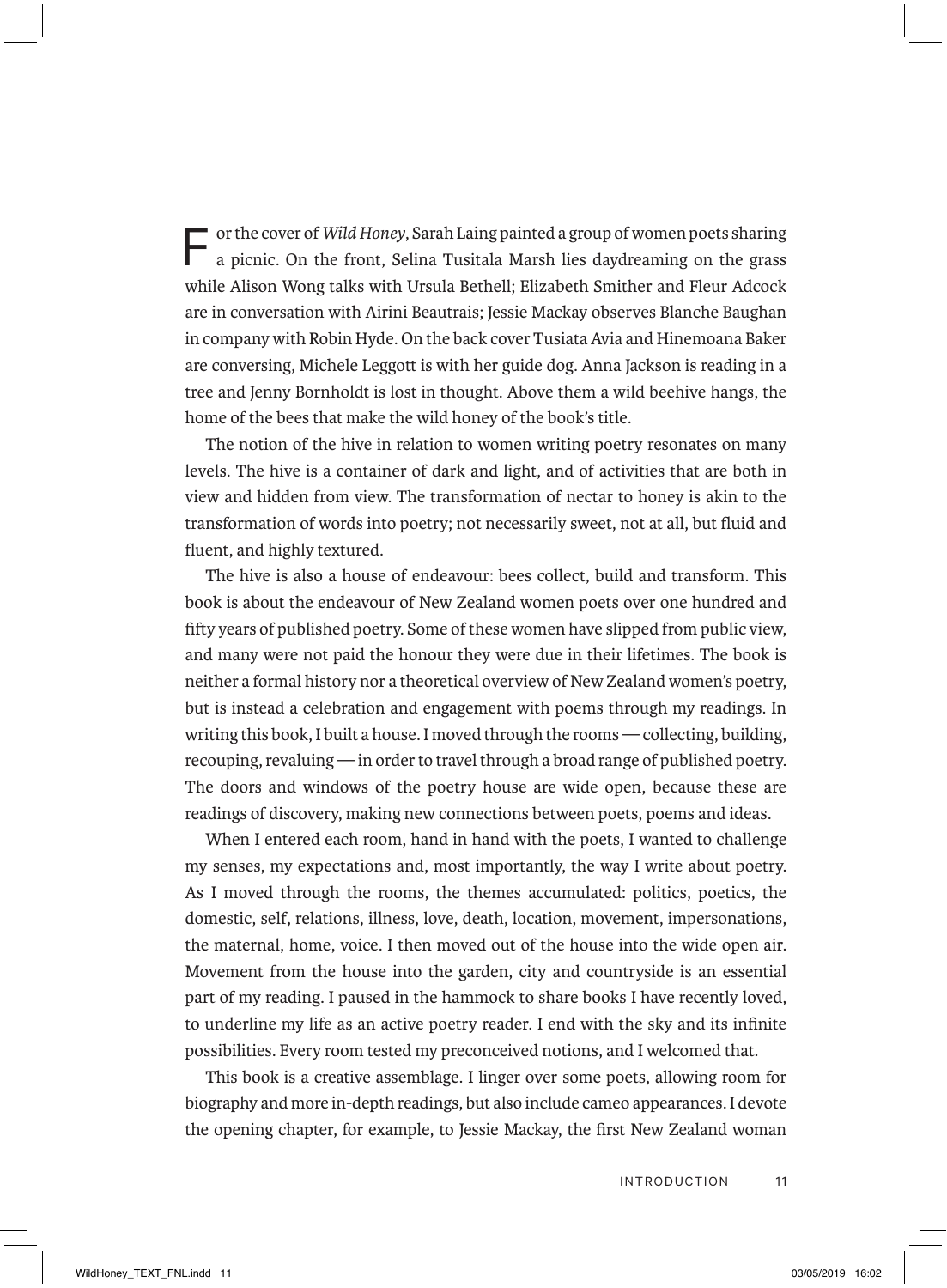poet to have a book published, and I then draw her into a contemporary context by making links with Hera Lindsay Bird's acclaimed 2017 debut collection, *Hera Lindsay Bird*. 2 Later, I read Ursula Bethell in her garden in the 1920s and 1930s, then offer garden interludes with contemporary poets Holly Painter, Diana Bridge and Louise Wrightson. In the airing cupboard there is a chorus of political voices, while by the hearth there is Robin Hyde, Joanna Margaret Paul and Manon Revuelta. The sky poetry features Hinemoana Baker, Louise Wallace, Dinah Hawken and Nina Mingya Powles. My gathering of women includes those who broke new ground and took risks, women who have received multiple honours and awards, women who have only just come to public attention, women who were ignored in the past, women who have published numerous books, and women with one debut collection.

*Wild Honey* is in a way a corrective to the neglect and misreading of women poets from the past. Women have been criticised for adopting lightweight language and unworthy subject matter, in particular anything related to the domestic sphere; for getting too personal and for exposing excess feeling. In 1995, Michele Leggott published 'Opening the Archive: Robin Hyde, Eileen Duggan and the Persistence of Record', a groundbreaking essay that showed how to value the competence of women poets from the past.<sup>3</sup> Leggott wrote as both poet and academic, from both heart and intellect, and the effect on me has been long-lasting.

My selection of women is not only founded on the poetry I loved before I began researching and writing, but also considers poetry I have recently discovered in the shadows, especially the poetry of Māori women from decades ago that has largely been ignored. I turned to archival research in order to find entry points into poetry from the past. To draw closer to these women writing, I needed to absorb both the personal and the wider contexts in which their poems were written.

I wanted a clear connection between poets and New Zealand as I made my selections for *Wild Honey*: my framework for inclusion was that the poet had lived or been born here, had been published here and may or may not have presented 'New Zealand' engagements in their writing.

 $\blacktriangleright$  ew Zealand's first local poetry anthologies — such as W. F. Alexander and A. E. Currie's *A Treasury of New Zealand Verse* (1906 and 1926) and Quentin Pope's *Kowhai Gold: An Anthology of Contemporary New Zealand Verse* (1930) showcased women with diverse publishing histories.<sup>4</sup> Around a third of the poems in the former were by women and in the latter there were more women than men. However, in 1945 Allen Curnow dismissed what women were doing when he included just three — Bethell, Hyde and Ruth Dallas — alongside twenty men in his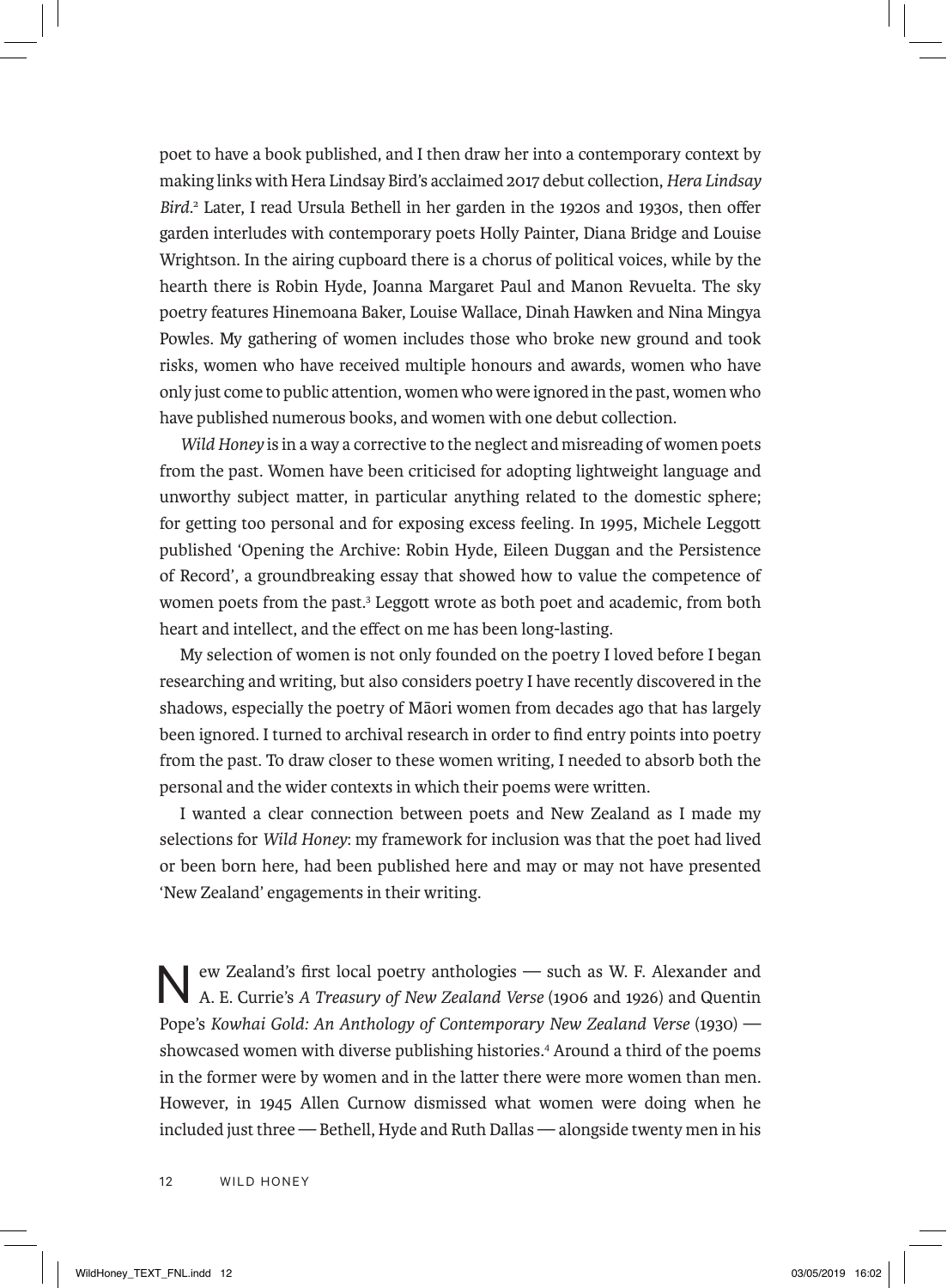canon-building anthology, *A Book of New Zealand Verse*. 5 Yet to place the blame for the banishment of women poets from public view on Curnow's shoulders alone is to ignore the attitudes of some of his male contemporaries. The poets Denis Glover and A. R. D. Fairburn, for example, entrenched notions of gender hierarchy, in which women were weak in voice and options, in writings such as *The Arraignment of*  Paris (1937) and *The Woman Problem* (1967).<sup>6</sup> But if most women poets were ignored by the literary powerbrokers, some literary men, including editor and journalist Pat Lawlor, and writer, journalist and broadcaster Alan Mulgan, offered a more positive history of support and admiration conveyed in personal letters and reviews.

Most early women poets disappeared from sight at this point, and only a handful returned with republished volumes, thanks to the diligent efforts of scholars such as Damian Love (Baughan), Peter Whiteford (Eileen Duggan), Lydia Wevers (Hyde), Michele Leggott (Hyde), Vincent O'Sullivan (Bethell and Katherine Mansfield), and Gerri Kimber and Claire Davison (Mansfield).7 Other women with published books who appeared in the early anthologies, such as Mary Colborne-Veel, Dora Hagemeyer, Alice A. Kenny, Maud Peacocke, Mary E. Richmond, Dora Wilcox and Anne Glenny Wilson, may not be familiar at all.8

To address the disappearance of early women poets from view, I have selected three women — Jessie Mackay, Blanche Baughan and Eileen Duggan — to stand as the foundation stones of my house. I place these women here at the start of my travels, in order to approach early writing afresh. While there is a risk that my selection grants the work of these three women greater status than the significant work of others, such as Bethell and Hyde, this is not my intention. These foundation stones are a starting point, and Bethell and Hyde are also residents in my poetry house.

I have been hard-pressed to find a New Zealand poetry anthology that gives equal representation to women and men, although the situation has improved immensely. Three key survey anthologies published in the latter part of the twentieth century indicate that more than a handful of women were writing poems, but the men still dominate. Vincent O'Sullivan's *An Anthology of Twentieth Century New Zealand*  Poetry (1970, 1976, 1987) features almost twice as many men as women.<sup>9</sup> Miriama Evans, Harvey McQueen and Ian Wedde's *The Penguin Book of Contemporary New Zealand Poetry* (1989) includes over a third women and, for the first time, a number of poets writing in te reo.10 Jenny Bornholdt, Gregory O'Brien and Mark Williams' *An Anthology of New Zealand Poetry in English* (1997) also includes around thirty per cent women.<sup>11</sup>

Does this underrepresentation come down to the inherited and subjective gauge of what makes a good poem? Is it because men were held to be poetry authorities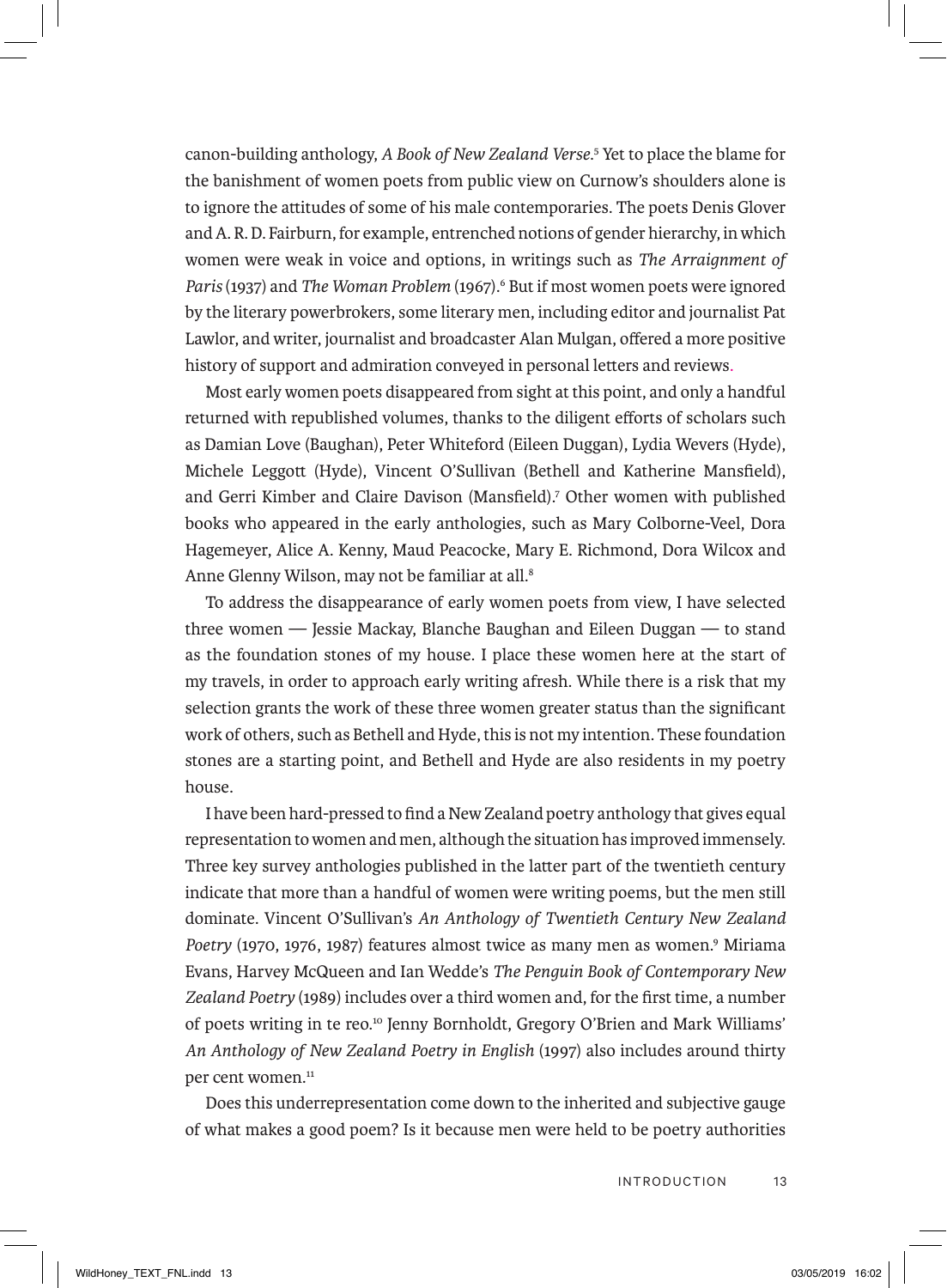and were inevitably tagged as the major figures in the field? Was it because women were still, to a significant degree, lost in the shadows, and to retrieve them would have required considerable archival research? I understand the implications of the latter: in the end I had to draw boundaries around my own research and leave further excavation for a later date and for someone else, particularly in relation to the women poets without published books.

Alan Brunton, Murray Edmond and Michele Leggott's anthology *Big Smoke: New Zealand Poems 1960–1975*, with its time-specific and avant-garde focus, its fruitful hunt through boutique presses and little magazines, also produced a lopsided equation, with women making up less than a quarter of the poets.12 How to explain the ratio? The *Big Smoke* poets with solid histories of publications, awards and visibility are all men: Peter Bland, Brunton, Edmond, Sam Hunt, Bill Manhire, Hone Tuwhare, Ian Wedde, Albert Wendt. Jan Kemp was one of the few women to maintain visibility in this period, but you are unlikely to see her name in any list of significant twentieth-century New Zealand poets. Janet Frame was coming to our attention as a fiction writer, not a poet.

Yet in the 1960s and 1970s women were strengthening their voices, collectively and individually: protesting, narrating, documenting, inventing, theorising, and placing themselves in stories, poems and nonfiction on their own terms. Writers such as Fiona Kidman and Rachel McAlpine caught the attention of women readers; McAlpine made *Big Smoke* with her distinctive inventiveness, but Kidman, with her attachment to the domestic, did not. Both poets, however, sought to liberate words for women.

In 1977, Riemke Ensing edited *Private Gardens: An Anthology of New Zealand Women Poets* to showcase unpublished and hard-to-find work.13 She omitted poets such as Baughan, Bethell, Duggan, Hyde, Mansfield and Paul Henderson (Ruth France), who had appeared in earlier anthologies, in favour of emerging writers such as Fleur Adcock, Christina Conrad (Beer), Marilyn Duckworth, Peggy Dunstan, Lauris Edmond, Paula Hanger-Birch, Kemp, Kidman, McAlpine and Elizabeth Smither. (Janet Frame and Ruth Dallas refused to give permission because they did not like the idea of a separate category for women.) By the time Ensing's groundbreaking anthology appeared, most of these women had debut collections out, and the project was an important step in making women poets visible.

I find much to celebrate in Ensing's anthology. Fleur Adcock introduces us to poetic dexterity that demands wit, observation, feeling and thought, while Anne French uses sharp-wittedness to signpost the knotty process of writing, self-doubt and personal experience. Lauris Edmond, nimble on the line, manages grief, home, inner states and significant places with perspicacity and a keen ear. Ensing and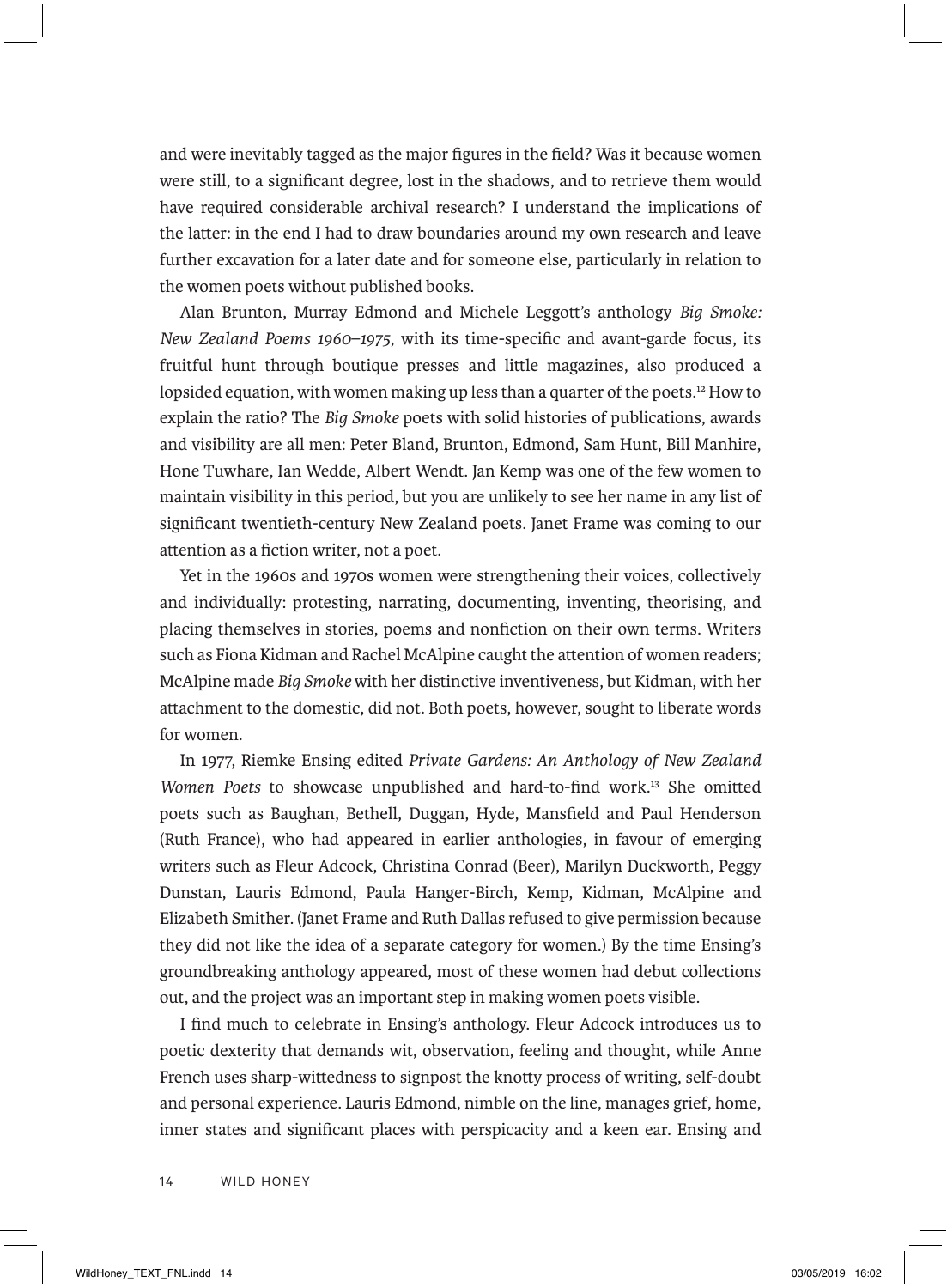Kemp couple prodigious reading and roving intellects with linguistic playfulness. Poets such as Kidman, McAlpine and Smither write as musicians with eyes and heart on alert to the world. Helen Shaw's image-rich lines are threaded to personal experience and classical narratives, whether overt or in hiding. Hilaire Kirkland's poems become a storehouse for the sensual, for shifting subjects, while Merlene Young demonstrates a similar exuberance as her poems mark the sensations of place, body and experience. Finally, and with a generous serving, Mary Stanley writes out of the isolating 1950s, out of motherhood and marriage, to produce poetry imbued with love, musicality, a history of reading, personal revelations and searing gender politics. The poem, in her adroit hands, is both a weapon and a point of solace.

A decade later, in *Yellow Pencils: Contemporary Poetry by New Zealand Women*, Lydia Wevers assembled a collection of poets that again seems utterly significant.<sup>14</sup> She moves beyond Ensing's cautious introduction, where gender was neither a strong political nor poetic issue, to foreground it. The context in which the selection was made had changed: the women's protest movements of the 1960s and 1970s had acquired intellectual dimensions in the academy. Rape, violence, inequity, classism, femininity, feminism itself, and gender and ethnic stereotypes and roles were being challenged in an academy of ideas more than on a placarded street.

Many of the poets I loved in *Private Gardens* are in *Yellow Pencils*, and most of the poets in the latter have influenced my own writing. The seeds of poetic choices that affected me in *Private Gardens* flourish in Wevers' selection. This again moves me. Wevers rightly amplified the differences between the anthologies in her introduction — the impoliteness of the poems she had chosen, the experimentation, physicality, lack of sentimentality, the poet's visible awareness of making the poem — but many decades on I am fascinated by similarities and connections. I relish the link between the language play of Young, Kirkland, Kemp and Ensing and that of Leggott, Cilla McQueen, Joanna Margaret Paul. I dart between the political bite of Stanley and Meg Campbell. I catch the subterranean feeling in Edmond and Paul, the writerly awareness of French and Dinah Hawken, the physicality of Conrad and Roma Pōtiki, and the personal and linguistic movements of McAlpine and Janet Charman. Both anthologies reinforce my mantra: there are no set rules for writing poems, whatever the decade, and poetry might absorb the changing circumstances of specific times.

Three decades after Wevers celebrated the explosion of women's poetry, our literary landscape is moving closer to gender equality. The improved visibility of women poets, in reviews, journals and published books, is to be praised, but we still need to pay attention to inequities, especially the underrepresentation of Māori, Pasifika and Asian women poets.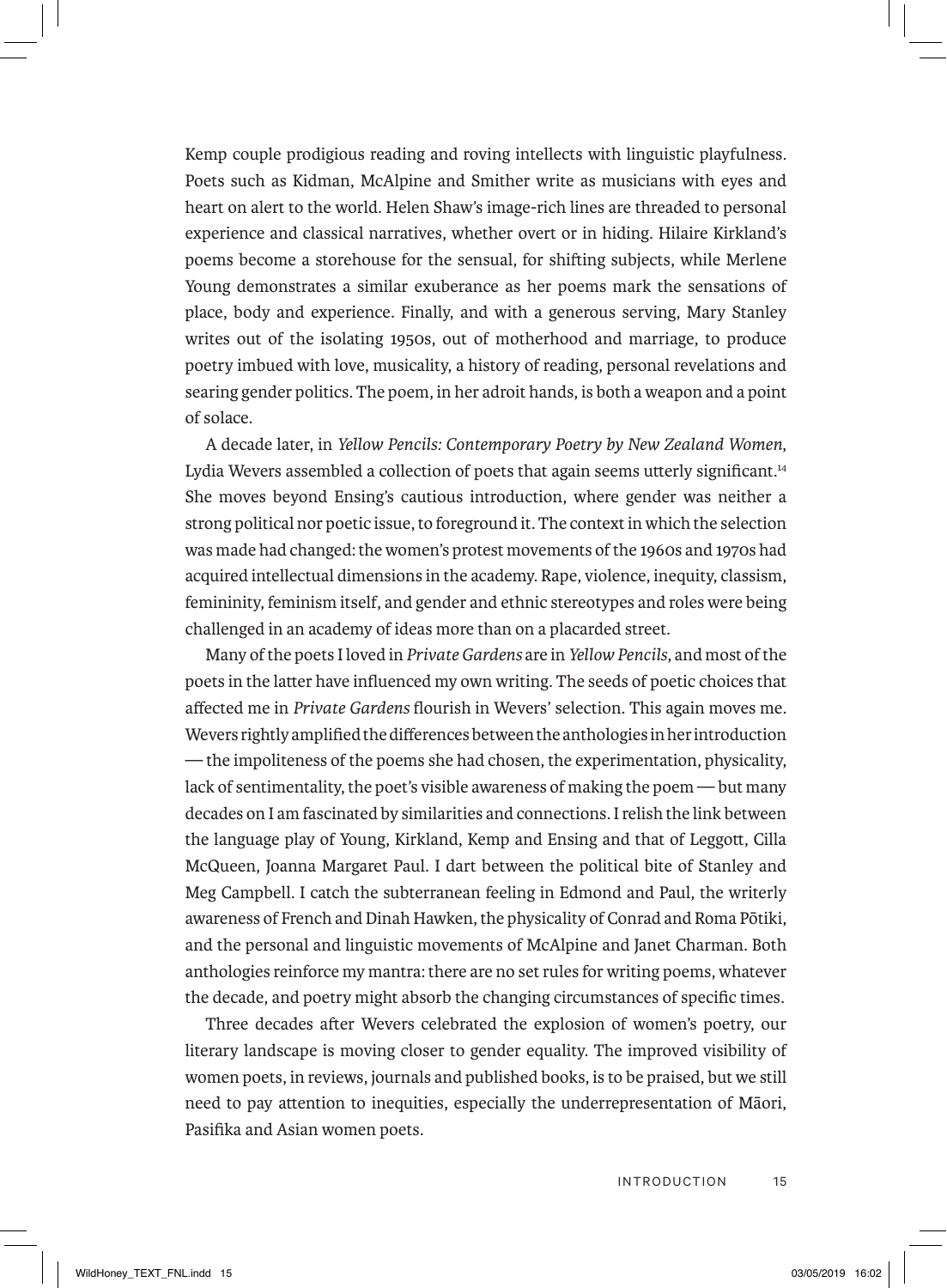For some women gender may be of no consequence, but it remains acutely relevant that men still achieve greater representation in some areas. With the appointment of Selina Tusitala Marsh as the New Zealand Poet Laureate in 2017, women almost match the appointment of men to that post (five out of eleven).<sup>15</sup> but the number of women recipients of the Prime Minister's Award for Literary Achievement in Poetry is underwhelming (five out of fifteen).16 As Janis Freegard demonstrates with her annual poetry-book statistics, in most years, men still have more books published. The 2015 list, published in 2017, showed that 43 per cent of poetry books were published by women and, more disturbingly, that 91 per cent of all poetry books were published by Pākehā poets.17

In the 1970s, I was a long-haired, long-skirted woman coming of age, listening to Joni Mitchell and reading Doris Lessing. I wrote and drew copiously in n the 1970s, I was a long-haired, long-skirted woman coming of age, listening secret notebooks that resisted all literary labels, and barred thoughts of potential publication. I was writing for the sake of writing, without the courage to call myself a writer, to seek out other writers or to review my notebooks with confidence. How many other women followed this course across the twentieth century? When I hit thirty, after five years of living and teaching in London, I fell apart and realised the only way to survival was to understand my drive to write; to call myself a writer.

Drawn to foreign languages and literatures, I enrolled at the University of Auckland, where I studied and wrote until there were no more degrees to hold me there. After receiving the University of Auckland Literary Fellowship, I walked out with my box of belongings, my Italian doctorate and my debut poetry collection, into the bright light of Symonds Street, knowing my future would be a weave of motherhood and writing. My university life had reinforced my girlhood love of playing with words and ideas, taking risks and paying the utmost attention to the treatment of women. My writing doubt is still here but, like many contemporary women, I now have the confidence to go public. How many women with their secret notebooks and stockpile of doubt did not, for whatever reason, become writers in public as well as in private?

For me, a poem is an open door and any poetic rule is utterly negotiable. A poem can do anything, yet some poems stick because they affect us in multiple, charismatic ways. They might make exquisite music, refresh the page of the world, offer fertile gaps and the allure of mystery, relate pocket-size stories, poke us under the skin with polemical or political challenges, savour feeling, get personal, invent everything, favour clarity or layer density. As readers we track our own routes through a poem, or if we so desire, especially with the assistance of endnotes or autobiography, bring the poet into our reading engagements.